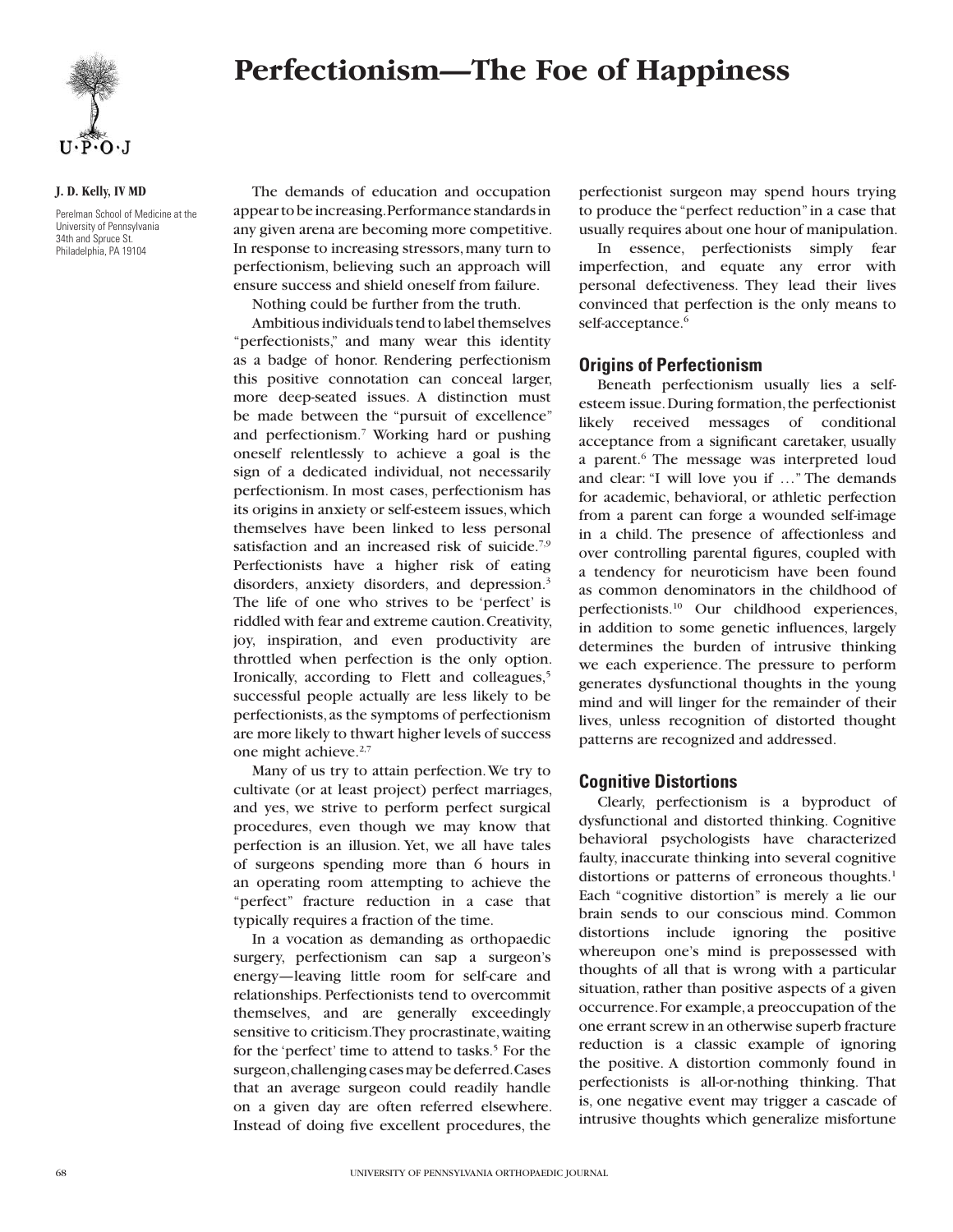into all aspects of one's life. For instance, a difficult surgery to the perfectionist may generate a stream of negative thoughts along the lines of "I am no good," "I am a lousy surgeon," or even "I don't deserve to be called orthopedic surgeon." Even when a perfectionist achieves success, they do not experience the delight of the accomplishment. Instead, there is only relief that this time they did not fail.

Perfectionists also are prone to several other patterns of distorted thinking including personalization and blame—the tendency to blame oneself for something he or she was not entirely responsible for. Another is labeling, whereby one tends to base his or her entire identity on their shortcomings. Instead of acknowledging a mistake, 'labelers' are quick to identify themselves as "losers" or abject failures. Perfectionists may experience as many as 10 common thought distortions, which all lead to diminished personal happiness and joy (Table 1).

The recognition and awareness of these distorted thoughts is the beginning of the road to recovery. Create space with perfectionistic thoughts by observing them and not *becoming* them. When they arise, simply breathe and let these intrusive thoughts pass. Recognize that perfectionistic thoughts and perfection-driven emotional movements are lies that your mind is presenting to you. The compulsions and neurotic movements that distorted perfectionistic thoughts are to be observed as simply tricks your mind is playing. Much has been written on mindfulness, or living in the moment.<sup>8</sup> When we are entirely present, intrusive and compulsive thinking wanes. Reading books and attending courses on mindfulness, coupled with daily practice, will yield great benefits in managing our minds.

#### **Recovery: Courage to Accept Imperfection**

Recovery from perfection requires an overhaul of improper thinking which may take some considerable time. In his 2008 study, psychologist and marriage and family therapist Thomas S. Greenspon PhD proposes "building an environment of acceptance" through self-empathy, encouragement, selfreflection, and dialogue.<sup>7</sup> These are not steps, Greenspon argues, but rather elements of an approach that will help an individual move beyond thoughts of perfectionism.

"Perfectionism, in this approach, is seen as a self-esteem issue arising from emotional convictions about what one must do to be acceptable as a person," Greenspon writes in the study. "It reflects a perfectionistic person's basic sense of reality, not simply a set of irrational beliefs that can be changed by deciding to think differently. There is a great deal at stake emotionally, for which perfectionism is a defense. Overcoming perfectionism is a recovery process, more like nurturing a flower's bloom than like fixing a broken object."7

Obviously recovery can be hastened with the help of a therapist, and cognitive behavioral therapy has been shown to be especially effective.<sup>4</sup> A trained therapist can help examine thoughts that evoke anxiety and fear and reframe them into more realistic cognitions. In addition, seeking a mentor who has the right balance of self-compassion and acceptance